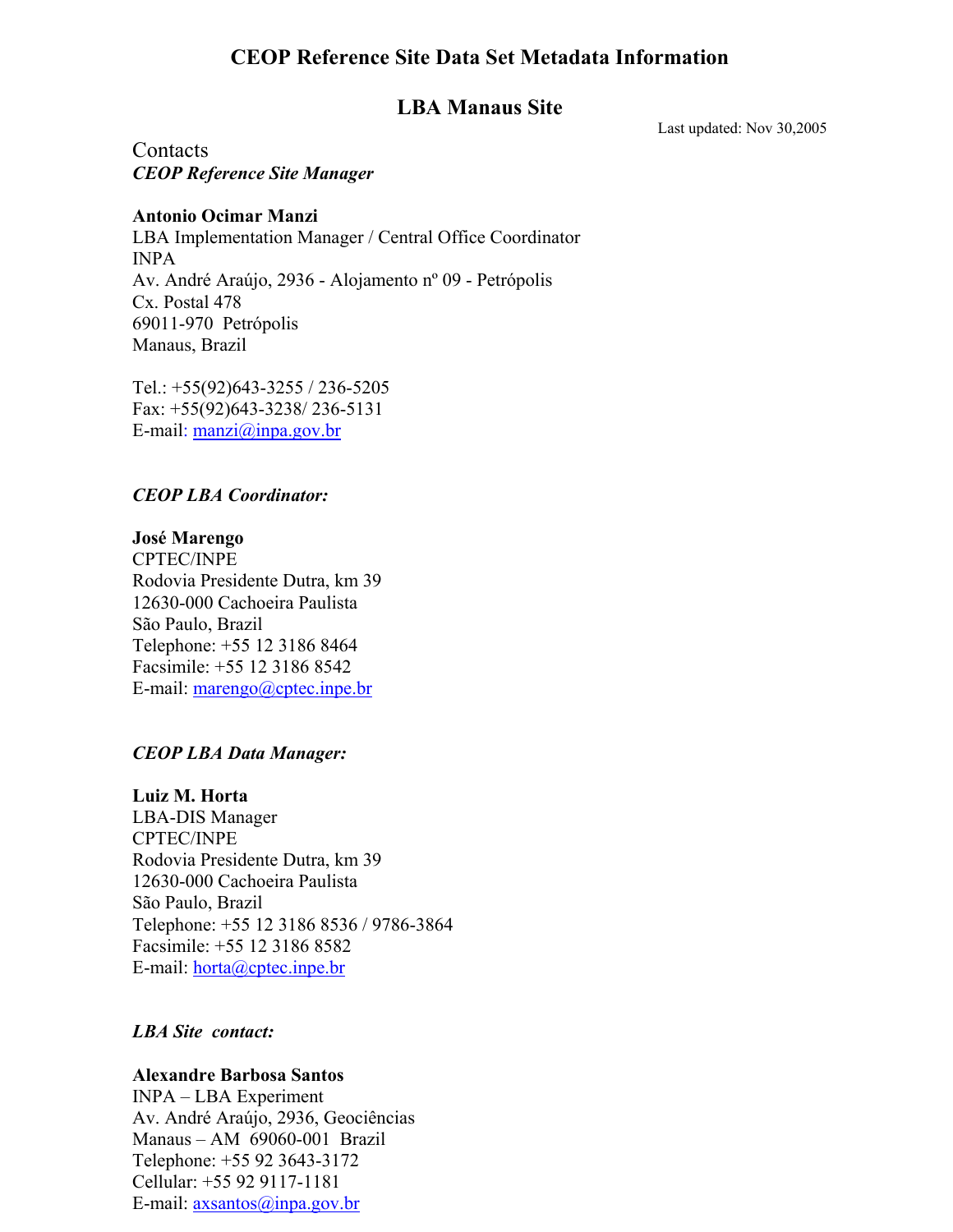#### **Julio Tota da Silva**

INPA – LBA Experiment Av. André Araújo, 2936 - Alojamento nº 09 - Petrópolis Cx. Postal 478 69011-970 Petrópolis Manaus, Brazil Telephone: +55 92 643 3255 E-mail:  $\frac{\text{total}}{\text{data}}$  *(a)* inpa.gov.br

#### **Celso Von Randow**

INPA Av. André Araújo, 2936 - Alojamento nº 09 - Petrópolis Cx. Postal 478 69011-970 Petrópolis Manaus, Brazil Telephone: +55 92 643 3255 E-mail-Celso.vonrandow@wur.nl

#### **Luis Marcelo Zeri**

Max-Planck Institute for Biogeochemistry Hans-Knöll-Straße 10 D-07745 Jena, Germany Phone: +49 (0)3641/576163, Fax: +49 (0)3641/577863 E-mail mzeri@bgc-jena.mpg.de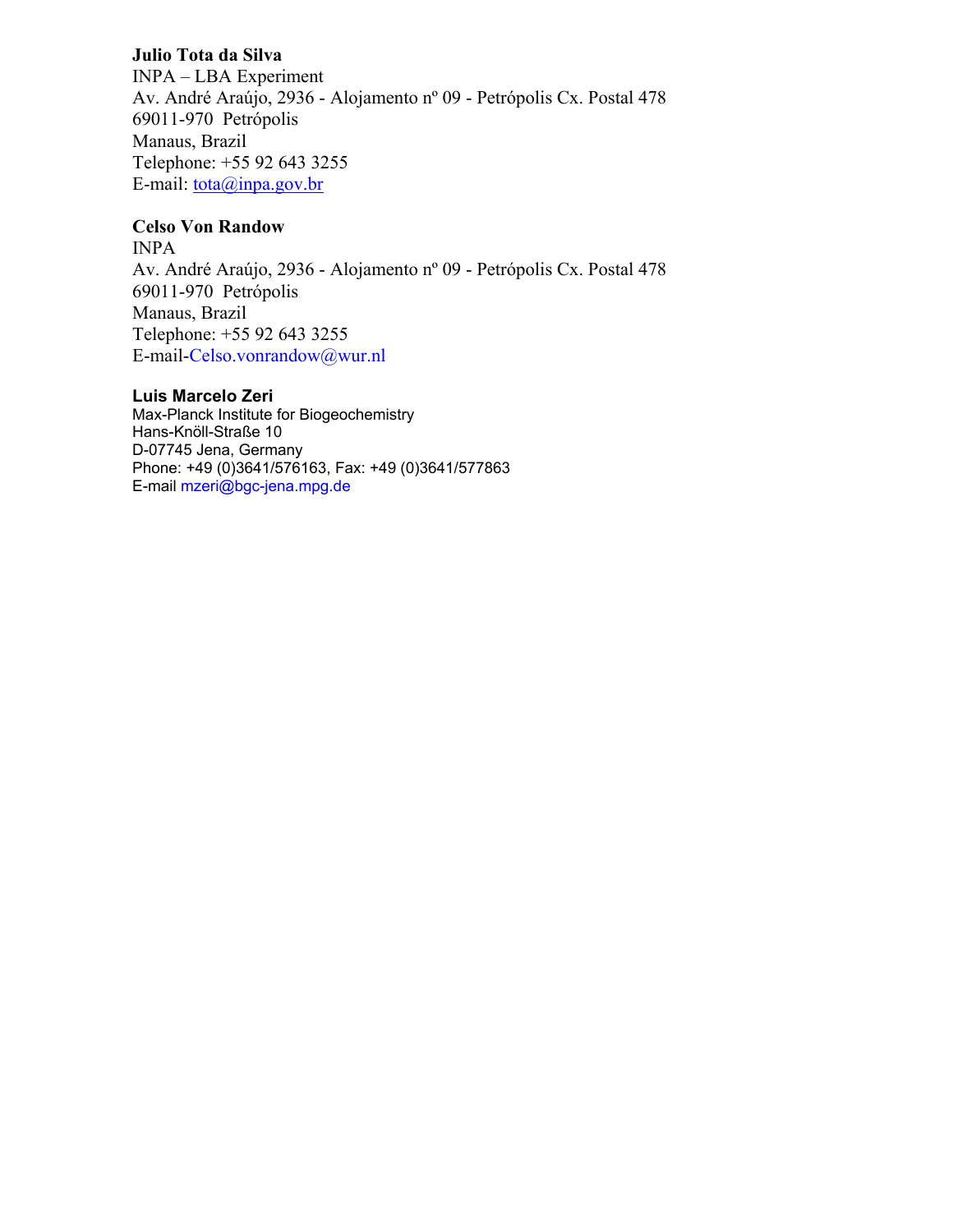## Abstract

This document includes the Metadata and information the user should be aware of when using any of the LBA reference site data from the CEOP Central Data Archive (CDA). It includes a description of the measurement site, the instrumentation, the data collection and quality control procedures and some remarks pointing at peculiarities of specific data.

## 1. Data Set Overview

## 1.1 Site and Time Period

This description refers to the data from the LBA Manaus site.

#### 1.2 Site Coordinates

1.2 All meteorological  $\sim$ , radiation  $\sim$ , soil  $\sim$ , tower  $\sim$  and flux measurements have been performed at Manaus km34 Site. The coordinates for the ZF2 km 34 sites are:

| DMS:       | $2^{\circ}$ 36' 36" S | $60^{\circ}$ 12' 35" W |     |
|------------|-----------------------|------------------------|-----|
| DD:        | $-261$ S              | $-6021W$               |     |
| UTM:       | 97111700              | 8102603                | 20M |
| Elevation: | 130 meters            |                        |     |

## 1.3 Site Operator

The LBA Manaus km 34 site is part of the LBA Project, managed by the Brazilian Institute for Amazon Research (INPA) which is subordinated to Brazilian Ministry of Science and Technology (MCT).

## 1.4 General Site Description

#### *Landscape*

The capital city of the state of Amazonas is Manaus, located near the confluence of the Negro and Solimões Rivers. This area of the central Amazon is relatively undisturbed compared to the eastern Amazon or the Andean Piedmont, but it is currently the focus of increasing deforestation pressure for pasture establishment and selective logging. The recent (1996) completion of the asphalt road (BR 174) linking Manaus with Boa Vista and Venezuela is already significantly increasing deforestation along the highway. The majority of the study sites in Amazonas are near Manaus. These sites are located within 100 km of the city in evergreen secondary and primary forest, pastures derived from primary forest conversion, logged forest, agrosilvo pastoral areas, and inundated areas. Many of these sites are located in preexisting research areas. The Manaus area has an annual precipitation that averages 2186 mm and a mean annual temperature of 27°C. The wettest months are March and April (c. 300 mm rainfall per month), and July, August, and September are the driest (<100 mm rainfall per month).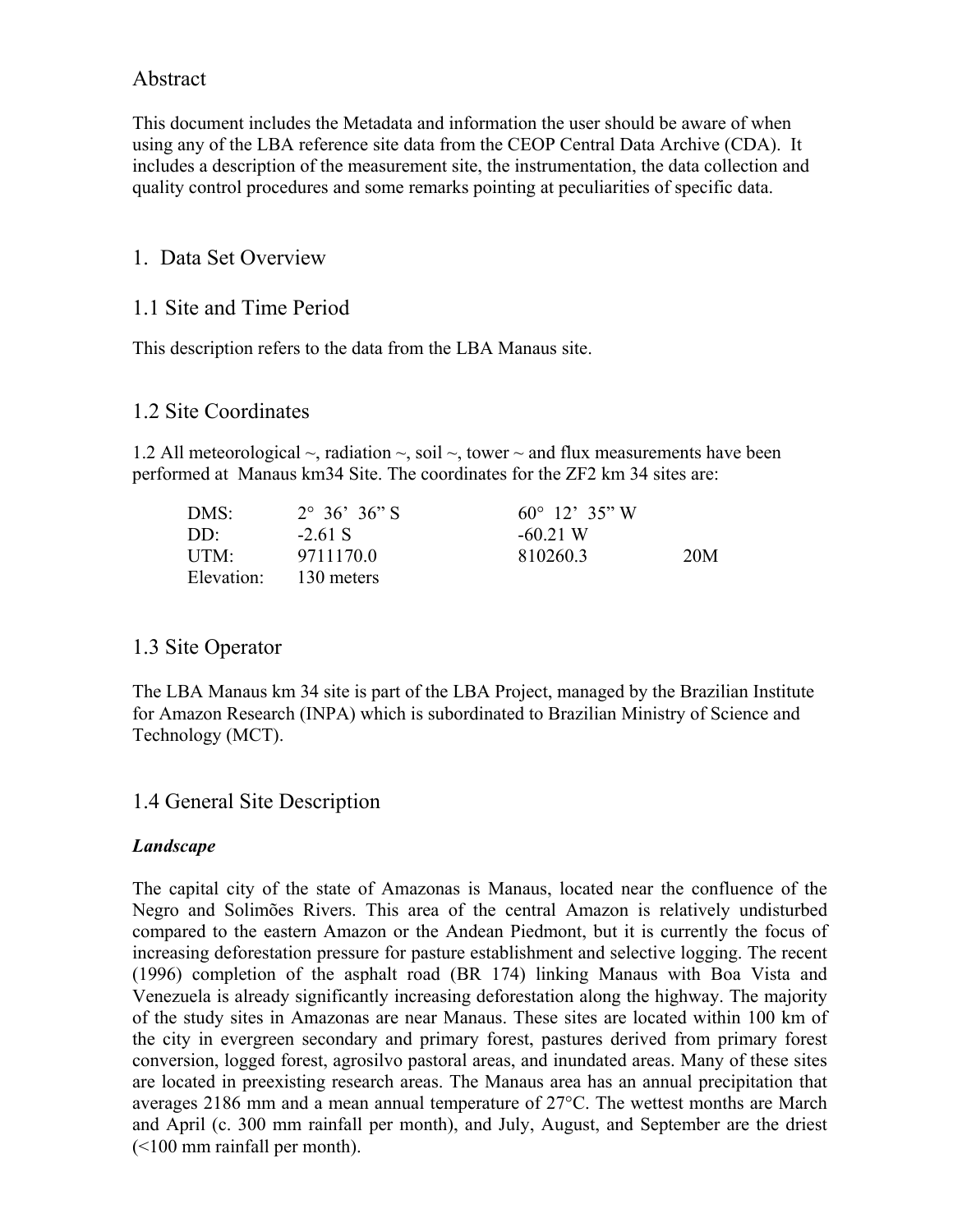



**Figure 2** Map of Brazil in the South America

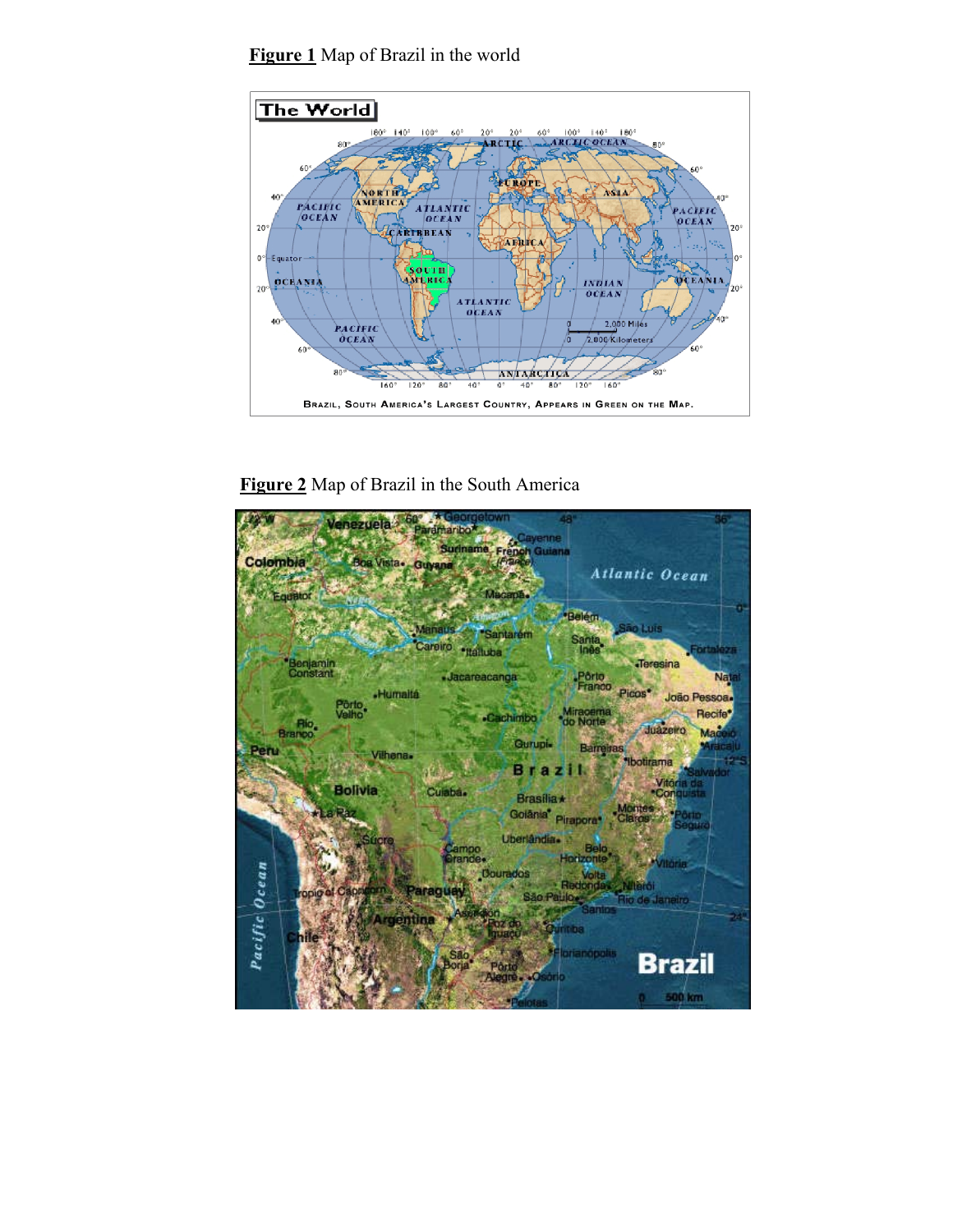# **Figure3** Map of Amazonas (Manaus)



**Figure 4** Map of Western Amazon Basin

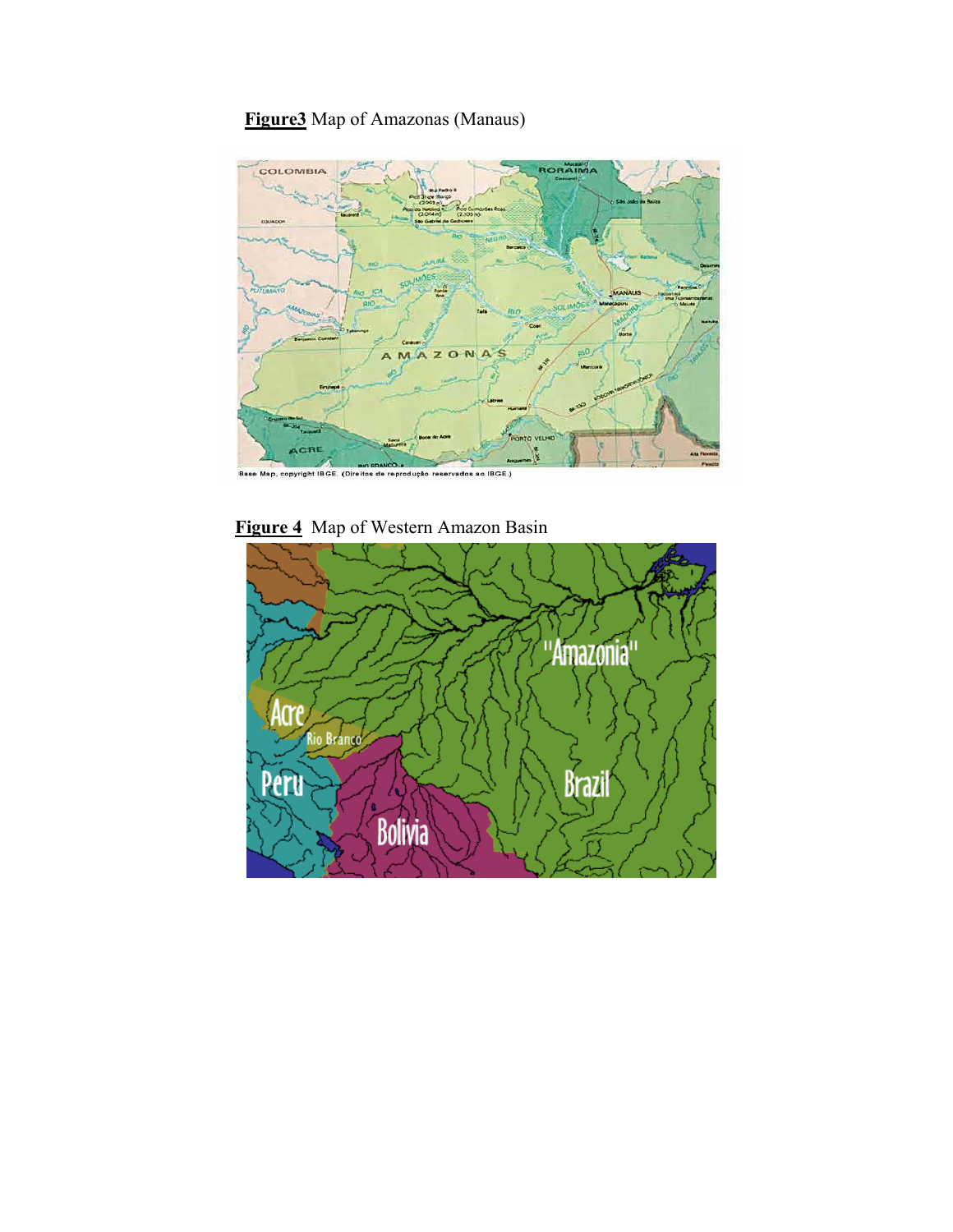**Figure 5** Map of ZF2 km 34



**Figure** 5 Manaus Tower Profile

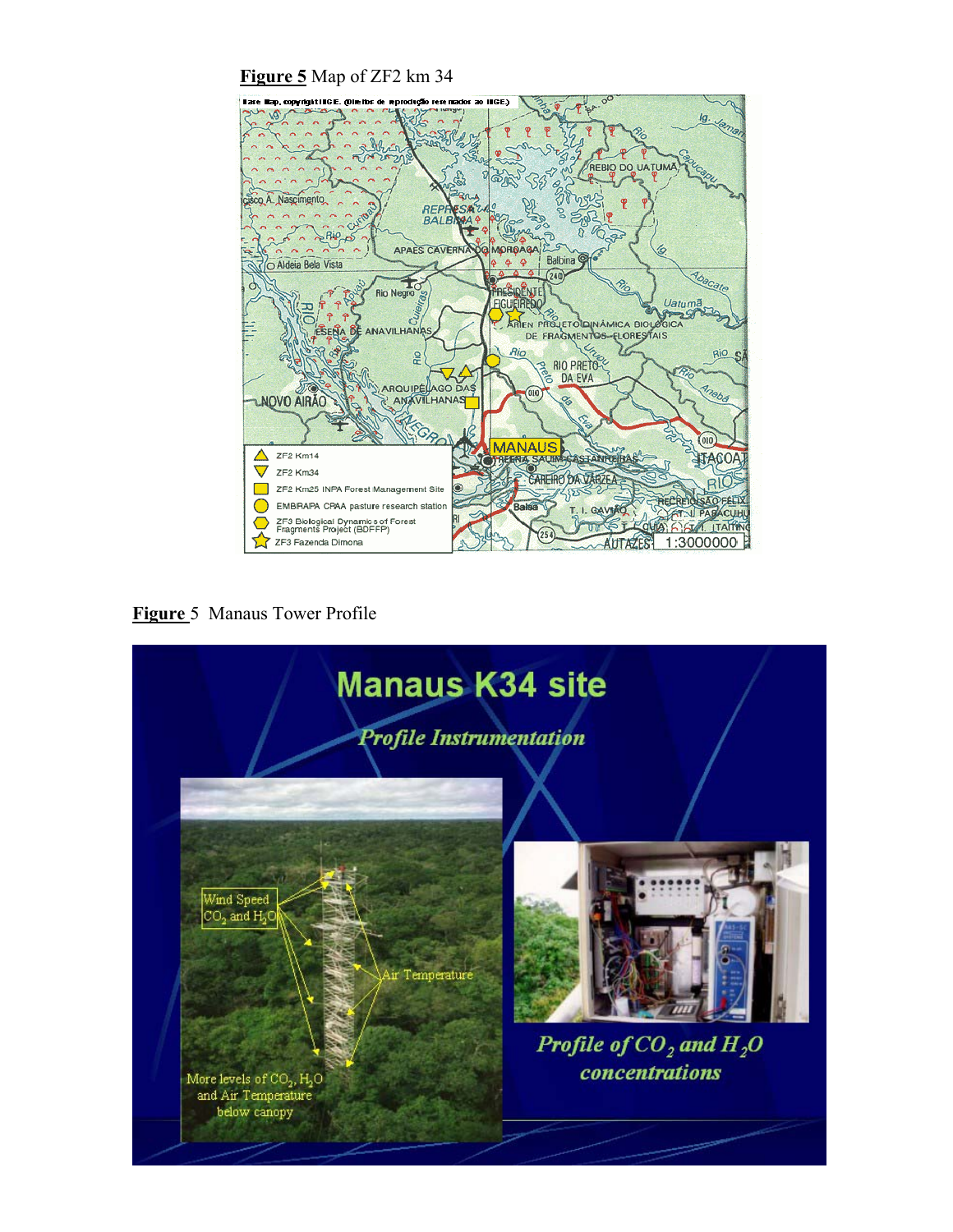## Soil

Soils are relatively nutrient-poor, sandy or yellow latosols (xanthic ferralsols). The forest in the area is typical terra firme forest (not subject to periodic flooding) with a canopy height of 30-37 m. Species richness of trees is high, averaging about 280 species per hectare. The understory is relatively open and dominated by palms. The site is located on pleistocenic terraces of interglacial origin and the topography is ondulated with mean altitudinal differences between plateaus and stream valleys of 40-50 m.

# Climate

Owing to efficient rainwater recycling in the Amazonian Hydrocell, rainwater in Western Amazonia has exceptionally negative  $\delta^{18}$ O values, which are reflected in the low oxygen isotope ratios ( $\delta^{18}$ O) of living freshwater bivalves. Our first comparisons of modern and fossil bivalve  $\delta^{18}O$  data show many similarities, both in absolute values as well as in the seasonal variation recorded in growth increments This suggests that the Amazonian Hydrocell, transporting humid air from the Atlantic to Amazonia, was already present more than 10 million years ago, including the wet and dry seasons as we know them today. Of importance for this climate system is the shielding presence of the Andes mountain range. By geochemically analyzing fossils up to 25 Ma old, we expect to reconstruct the initiation of the Amazonian Hydrocell in connection to the Early Miocene uplift phases of the Andes.

# 1.5 Site References

http://www.lbaeco.org/cgi-bin/web/sites/site\_desc.pl?region\_id=15&site\_id=52

## 2.0 Instrumentation Description:

3.0 Data collection and Processing

## 4.0 Quality control Procedures

## 5.0 Gap Filling Procedures

Data processing/gap filling:

Flag for dew point temperature and relative humidity set to I (when not M) to indicate that these variables were derived using a constant value for the air pressure (1000 mb).

## 6. Data Remarks

Starting on 23 October 2004 and continuing to the end of 2004 the incoming longwave changes character. The problem might have happened due to flaws in the longwave sensor, which could've been corrected during the periodic maintenance of the system. A possible culprit could be excess humidity in the housing of the sensor. Data for this period has been flagged as bad.